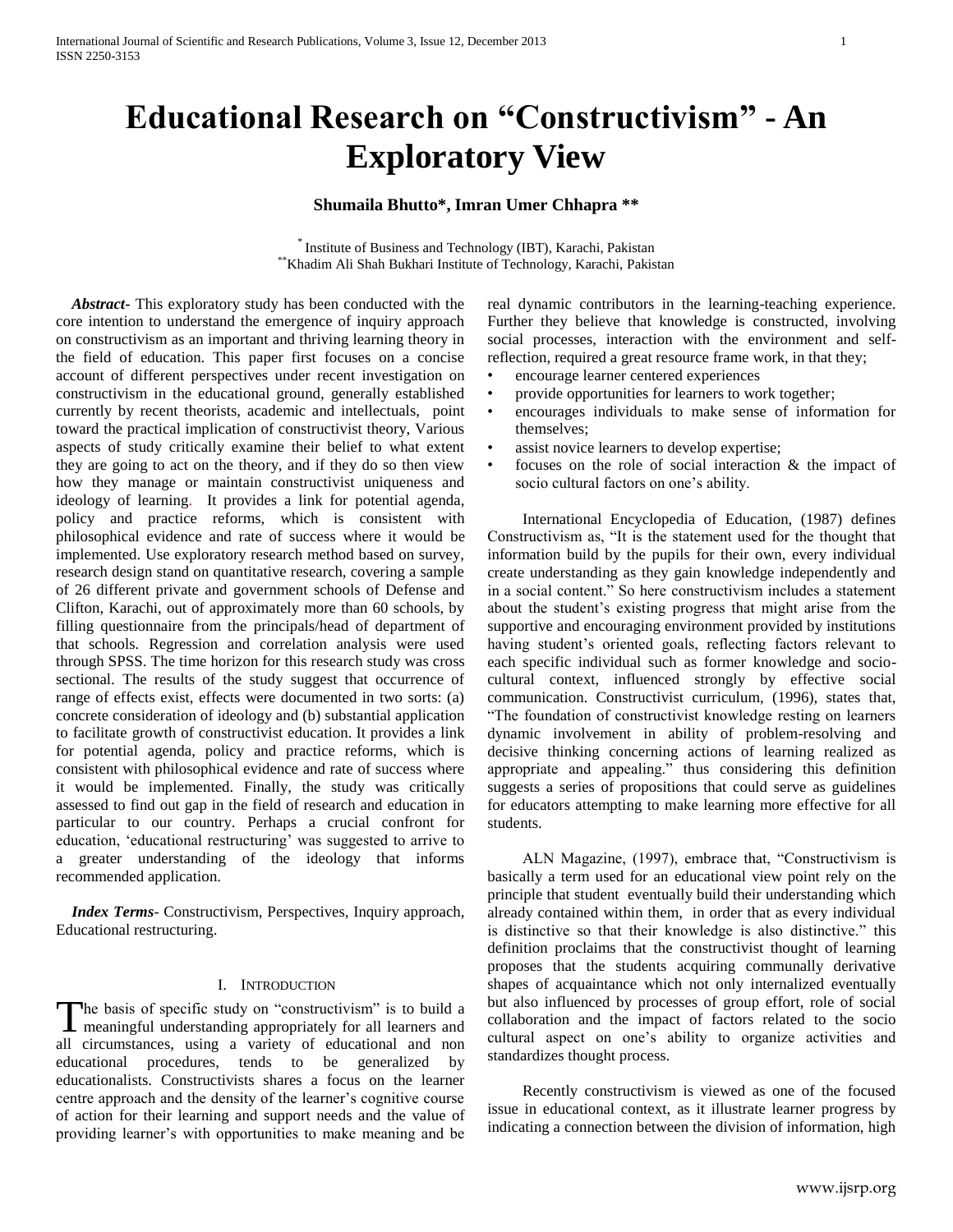lights how one can use different types of knowledge to conceptualize and put into practice, it helps to keep track of one's progress in directing specific functions. This approach might assist educators, something particularly beneficial for seeking to understand how best to help out young people to learn, draw attention to different dimensions of learning, and how it contribute to ensure effective learning process. It spirited with quite a lot of hype educational ideology and approach to learning to select the most appropriate strategy for their purpose, for how the recent instruction is likely to structure.

Hence by acquiring constructivist realistic education meant to considering relative effectiveness by applying such westernized approach in our system of education, managing learning along with sufficient support structures & curriculum demands widely in their learning/teaching procedures to obtain positive outcomes. It spirited with quite a lot of hype educational ideology and approach to learning to select the most appropriate strategy for their purpose, for how the recent instruction is likely to structure in educational setup under Pakistan, for example;

- the evolution of the new trend set from traditional teaching methods to according to current educational need phenomena linked to the achievement of learning goals, as per change the teacher's responsibility from less competent to highly competent getting to know the suitable classroommanagement procedures required for successful classroom functioning.
- application of constructivist elements, likely to be influential, demonstrate the efficacy of effective techniques across a range of learners and curriculum disciplines, to attain the shared targets that benefit individuals in facilitating self regulation; as giving them freedom to learn.
- Encouragement of personal responsibility of completing task by facilitative interaction within social context, reflection and collaborative/cooperative teaching/learning expertise, to build meaningful understanding.

(President's Committee of Advisors on Science and Technology: Panel on Educational Technology, 1997)

Whereas recent US review quote that: "Learners do not grab any current knowledge and understanding until he is not affianced with some foundation knowledge and concepts, if he is lacking so he may not succeed transmitting his erudition to current situations." (*U.S Review, National Research Council, 1999*) So, essentially we might state that, constructivism is basically a meaningful theory – offers several explanations, focuses on learning situations on the grounds that possesses the appropriate structure needed to ensure that learning outcomes are achieved, coping with clearly stated objectives, emphasis on the centrality of each individual, concern the significant role of teacher with appropriate personal and professional skills needed to implement constructivist approach. Now, it is necessary to inquire the network of information presented by well known philosophers and educationalists, considered as guidelines to negotiate effectiveness of constructivist procedures.

## *A. Research Objectives*

Here, the research objectives are basically to evaluate the analysis of constructivist effects on the system of education and high lightened the required teaching skills, teacher response, students satisfaction & affordability regarding constructivism and to focus whether this approach really works in our system of education. Hence my basic aim is to facilitate awareness of constructivist theory, observe the constructivist views of learning and lastly confer the related thought on our educational consequences.

## *B. Research Questions*

With the information presented in previous studies, Researchers needed counter questions in relation to the implications of constructivism in our learning environment, like,

- Does the constructivist approach is a preferred model for delivery of education?
- Can we explore relative effectiveness of full inclusion of academic achievements in these settings?
- Does it address high student satisfaction?
- Is it inclined to fulfill goals of education?
- Do teacher skills, students satisfaction, teacher response and affordability has significant impact on application of this theory in schools?
- Which type of schools encourages this type of learning environment?
- What measures would be required to make sure that successes of this effective philosophy of learning exist?

## II. LITERATURE REVIEW

The focus of a literature review regarding any issue does not set off the spirit of that topic completely. In fact it provides supporting impact and critical overview about practical viability of the topic. It also places the emphasis on verification of the foundation work for the topic within which, researchers expect to review the support structure of knowledge to do an essential review of the literature. They have chosen this approach to learning because of the fact that this theory attaches importance to the learner's centrality and learning environment, which has become widely accepted and admired as a learning view point in educational field. It will be worthwhile to gain knowledge of constructivism by the teachers from these selected efforts considered as valuable effort lead to constructivist thoughts.

According to De Vries, (1986), the philosophy of constructivism were initially promoted at a time when Socrate began to encourage his assistant's understanding, achievement and personal growth by overcoming the flaws in their prior beliefs, proposed the liberal innovative temptation rather than by authority/control. The Socratic concept have continued to influence the current educational paradigm, following the growth in popularity of progressive model of education used to refer to the approach to learning based on developmental perspective of students in context of their knowledge background. It also began to emerge as recognizing the essential role in recent constructivist educators side, the way they followed to capture one's full potential and to map innovative learning practices for active learning. The impact of constructivism, to perceive as an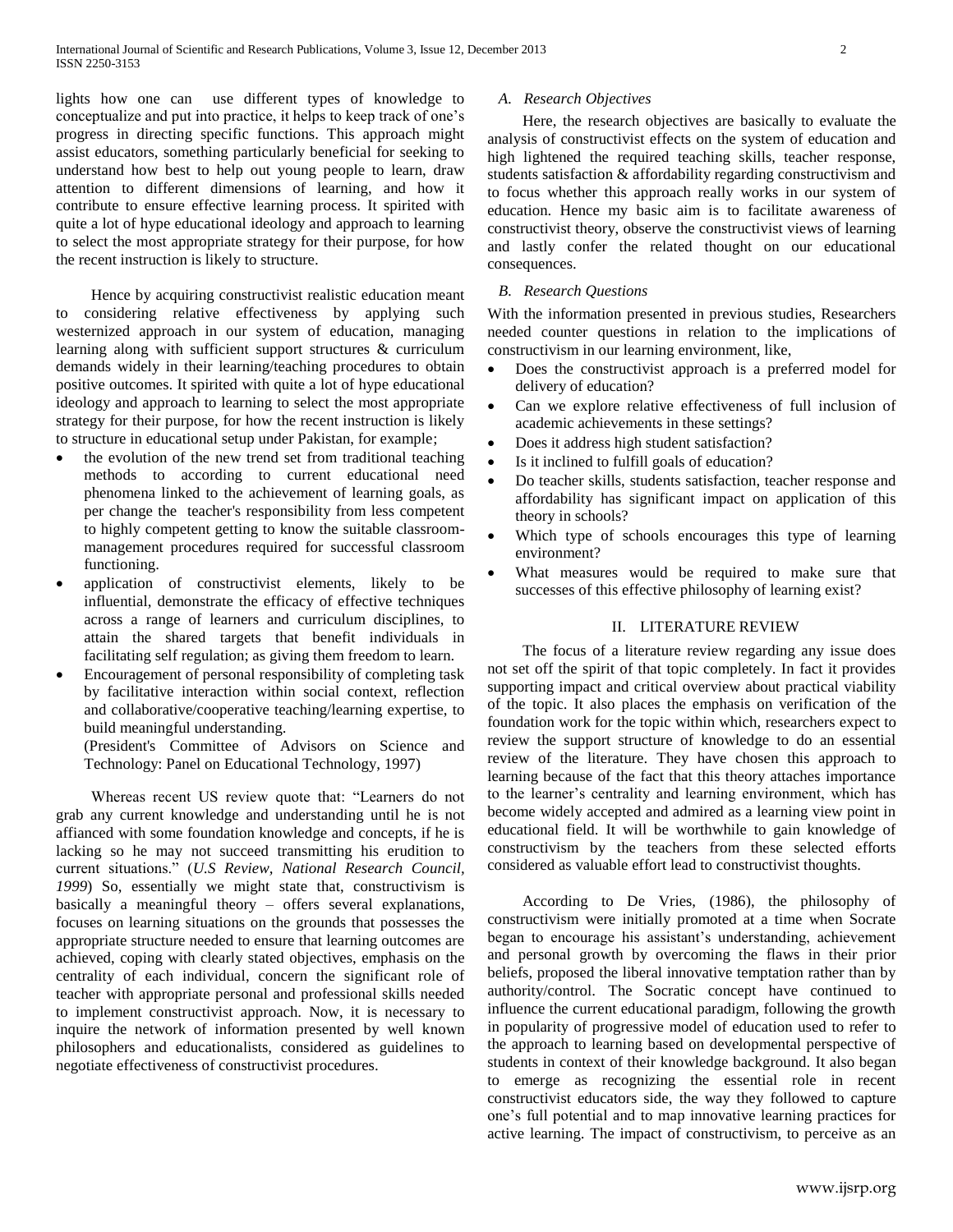educational view point, has been felt throughout the  $18<sup>th</sup>$  century, but particularly in the latter half of the century, there was much emphasis likely to be shaped in terms of democratic learning environment, dominated by innovative learning styles. It can be found to the effort of the Giambattista Vico, the Nepolitan philosopher, who actually believe in such philosophy that is based on human psyche, with a context within which they are free to nurture, actually based on realization about the value of understanding meaning and when giving opportunities undoubtedly one has to create it by own.

Dewey, (1966), conducted a dynamic rational atmosphere of education in where he produce learning, he illustrated that education is basically an activity, thoughts appear by circumstances which learner generally faced in the process of gaining knowledge. He used the term learning be stuck in actual practice. He marked, "If there is any reservations about learning take place in what manner, employed in persistent inquisition: learning, contemplate, judging substitute potential and turn up at your credence based in evidence. Hence major element of constructivist learning is inquiry as per Dewey claimed.

On the other hand, Piaget, (1973), in Piaget's developmental theory, indicated the psychological extraction of constructivism commence with the developmental effort. In order to draw abstract of his thoughts regarding education led as , he begin to learn human development in the 1920s, created a developmental conjecture (the presumption of inherited set of mind) which proclaimed that intellect is correlate with the progressionary organic growth that projected its purpose to develop cognitive approach. According to him the elemental origin of knowledge was innovation: "On the way to identify is something revealed, or it can say that restructure the vision by recreation, this type of circumstances must be in accordance with, if potential people are to be produced who they are competent of creativeness and inventiveness rather than replication." (Piaget, Jean, 1973). Piaget anticipated 4 phases of child growth and invite teachers to be aware of the stages, he proclaimed in the growth of the child's brain as, sensory motor, preoperational, concrete operational and formal operational phases of growth. He claimed that development of each child depend upon these phases till one can think rationally. According to him the student is gone through in their learning by three means.

- 1. Occurrence of latest apt into an already presented mind set Absorption
- 2. Modify the presented mind set due to latest occurrence Adjustment
- 3. Looking for mental constancy by means of absorption and adjustment – Stability

In accordance with the above content Piaget alleged that individuals learn through the creation of logical construction one after another through active participation until they arrive at an understanding of central fact.

Essentially within contemporary psychology, Piaget, (1973), highlighted that the James Mark Baldwin was also contributed in bringing the design of construction cognitively

into key element of developmental theory, along with Jean Piaget, attempted to drawing the measures by focusing human, particularly given the way in to consciousness and mental functioning, discover the secure covering of pragmatic surrounding. Hence Baldwin and Piaget both could depict the theory of evolution, confirm the comprehensive role of constructivism in education.

Vygotsky, (1978), presented the application viewpoint regarding constructivism, which is seemed to be equally important. Vygotsky initiated the social characteristics into constructivism for potential development and effective learning. He distinct the "proximal developmental zone" (ZPD), acknowledged the function of potential social interaction in mental development. The ZPD expressed each child's capacity to 'make believe'. Given a learner present state of understanding, what development can occur if the child is given correct means support by more capable others? If assistance is appropriate and significant, then, it is entailed; the understanding of learners can be absolute far beyond that which they could reach independently. Because of that pupils work out their issues, further entail height of real prospective growth following diagram about constructivist teaching-learning process best illustrated the concept of ZPD by Vygotsky, as:



Figure 1.2: Social Constructivist Model of roles in the process of education (Vygotsky, 1978)

It seemed that Vygotsky recommended the atmosphere of learning which entail lead communication with the environment so as to allow students that reveal variation and formation of cognition by interaction. The effort done by Vygotsky is so comprehensive. Still some critic consider that Vygotsky is not a constructivist for the reason that he particularly highlighted the societal perspective and in the same time because of his learning stand point considering of emphasis upon the students capability to learn and understanding, others see him as constructivist at the middle. (English translation) (Vygotsky, Lev S., 1978) is gaining acceptance of some of his beliefs for an American listeners; it is also presented in a collected small works. (The Reader of Vygotsky, 1994). We might state then, that the contextual perspective of social cognition assert the significance of identifying and constructing on students relatives and society awareness, whilst also highlighting the role of training and teaching in expand such awareness.

Bruner, (1960) is heavily influenced by the theories of Vygotsky. He advocated constructivism as a method of teaching students in a way that results in higher-order thinking skills and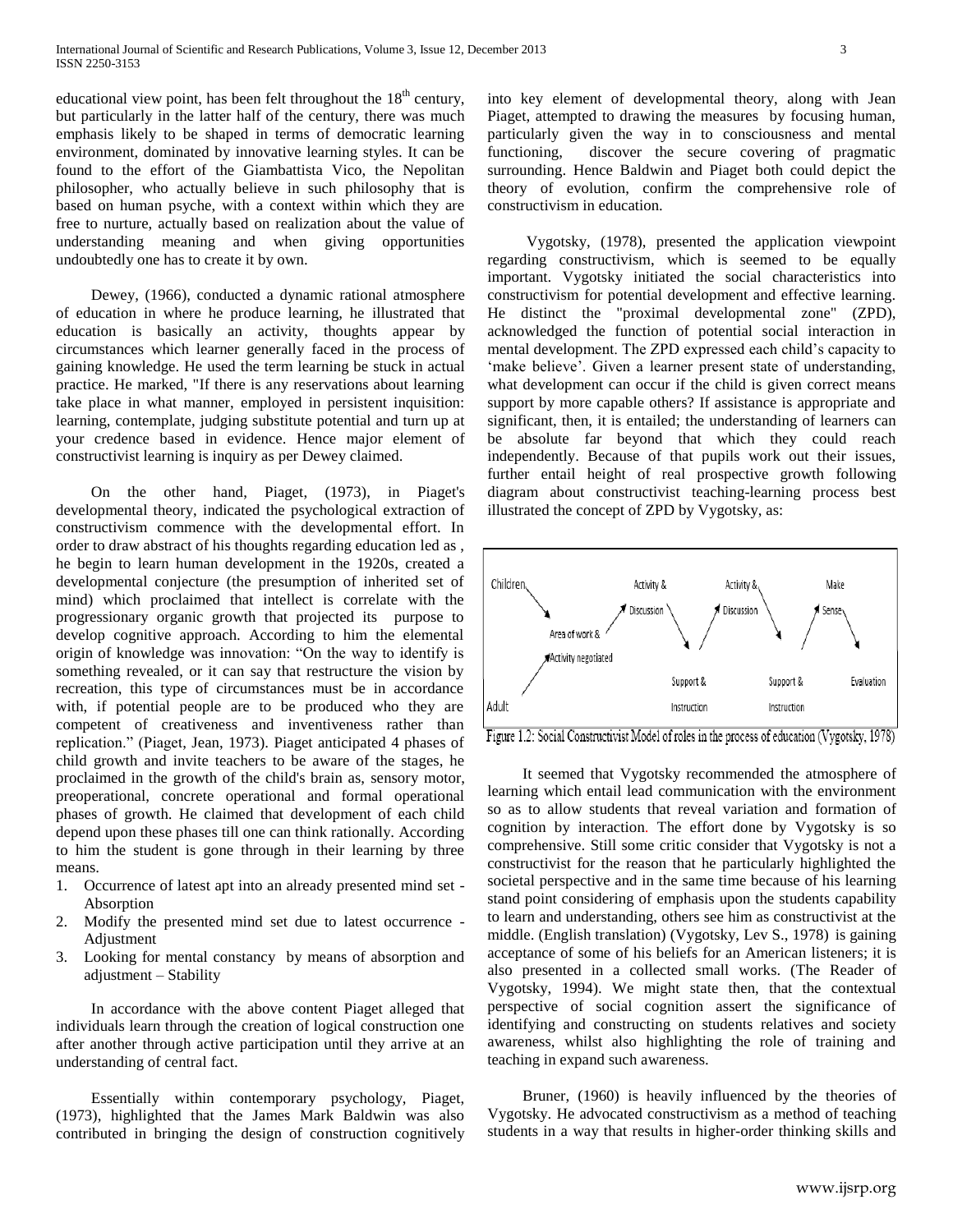the ability to become lifelong learners. Bruner set off program of study change grounded upon the belief that understanding of any learner founded on its existing information and according to him that process of learning has to be dynamic and must be in a social context.

Fosnot, (1989), suggested a series of special developmental steps that could serve as principles for recent educators to take for expected changes to become evident, recognize four principles by described his personal ideology about constructivism: learning, in an essential means, based on what we already be familiar with; new thoughts take place as we become accustomed and amend our previous thoughts; learning entail discover ideas rather than involuntarily gather facts; significant learning happen through review previous thoughts and approaching to new finish end about latest thoughts which divergence with our previous thoughts. In considering the processes supported by Bruner led to the inclusion of a dynamic, constructivist environment requires extensive changes to current educational practices, with effective instructional procedures applied on learner centered environment. In such way, here the teacher's responsibility is to assist this course. Fosnot proposes that "the theory of constructivism advanced that produce those pupil who are independent, intrusive and rationale in inquiry and examination. This theory liberated instructor as to build conclusion and augment learner's advancement". This reveal the most important contribution about successful learning , it is not only heighten our awareness of instruction as an art to be undertaken by caring individuals to succeed in the phase of growing up but also contribute an effort to recognize different aspects of children's learning, which is apparent in present educational revolution.

According to Brooks & Brooks, (1993)**,** "For building understanding, pupil should have certain liberty to consider, inquire and to interrelate with thoughts, stuffs etc." Whereas Brader et. al, (2002) suggests that "Constructivism is basically the thought about the expansion of knowledge entail the student in forming sense of knowledge by means of dynamically connected with the thought." Jacquelin et. al., (1999) proclaims that, "It is all about how we all get to know about our surrounding which can't change." These evident presented by the recent theorists and educators entails that Constructivist theory actually promotes grave view and build dynamic and provoked pupil. They suggest that constructivist approach be integrated into the program of study, and adherent that instructor construct atmosphere in which students can create their perception of own ability as a cause of learning. Training may need to be given to ensure that students have these skills, needed to be succeeded. Other contemporary researchers of represent the critical elements in the learning-teaching process, which provides potential for learning experiences within educational programs.

Hence above covered perspectives proves that constructivist learning is compatible with how the learner gain knowledge of. There is no disagreement, and abundance of research to establish, that constructivist instruction is the preeminent manner for pupil to be taught, to ensure that potential of students are realized and expressed if appropriate opportunities are provided within educational environment. Educator task in a classroom is to motivate learners to realize their potential by engaging them in intellectually and socially challenging learning experiences and amount of diverse teaching follow ups which motivating learners to utilize active skills (trial, problem resolving of actual-world ) to build more understanding. Teacher must provide the necessary support and stimulation to ensure motivation to be maintained and enhanced and recognize the students' pre-obtainable formation, and direct the action to tackle them and then construct on them.

#### III. RESEARCH METHODOLOGY

This research approach inductively uses exploratory research method based on survey. Research design was based on quantitative research. This research was conducted in educational settings. The unit of analysis is schools of Clifton and Defense areas of Karachi, and all other regions and schools are excluded from this research, as this research was conducted on the influence and effects of practicing constructivism in schools of Pakistan. Close-ended questionnaire was designed which high lightened the dependent variable like awareness, and independent variables like teacher's skills, student's satisfaction, teacher's response and affordability, gathered sample data from 26 schools out of approximate population of more than 60 schools (from primary up to higher secondary level), by filling questionnaire from the heads / principals or vice principals of the schools. Data has been examined with the help of statistical tool SPSS. The time horizon for this research study was cross sectional. Extracted from analysis, found deeper outlook of constructivist layout of on existing acceptance of theory and field application. Findings, actually pursued are structured by research question.

#### IV. DATA ANALYSIS AND FINDINGS

After gathering sample data from strength of 26 schools of sample unit, by filling questionnaire from heads/principals underpinning results have supported the facts as shown in the following graph:



Variables % of Awareness % of Skill ofteacher % of Students satisfaction % of Teacher response % of Affordability

The data has been analyzed in the course of SPSS (statistical package for social sciences) software by means of descriptive, correlation and regression analysis as follows: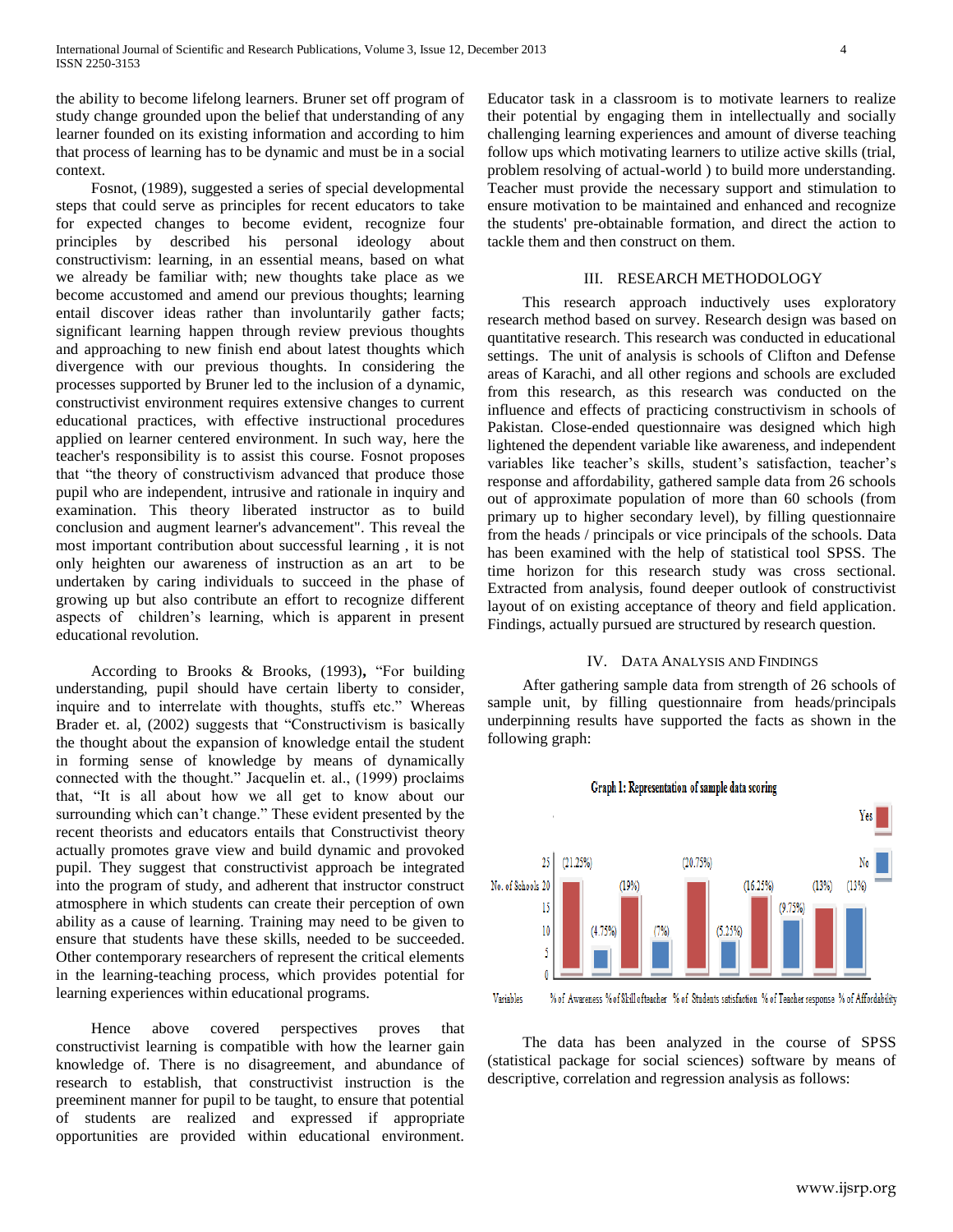## *A. Descriptive Analysis*

For the interpretation of data to indicate the Mean and Std. Deviation, descriptive analysis was done to suggest how much association/correlation lies in between the variables, results were obtained as following:

# **Table 1: Descriptive Statistics** Table showing the descriptive statistics of constructivism

|                      |    | Minimum | Maximum | Mean   | Std. Deviation |
|----------------------|----|---------|---------|--------|----------------|
| awarenessofwork      | 26 | 4.00    | 7.00    | 4.7308 | 1.15092        |
| skillofteacher       | 26 | 4.00    | 8.00    | 5.1154 | 1.58308        |
| studentssatisfaction | 26 | 4.00    | 7.00    | 4.8077 | 1.05903        |
| affordability        | 26 | 4.00    | 8.00    | 5.9231 | 1.54721        |
| teacherresponse      | 26 | 4.00    | 8.00    | 5.5000 | 1.30384        |
| Valid N (listwise)   | 26 |         |         |        |                |

According to respondent opinion the rating on independent variable Affordability was highest with a mean of (5.9231) the rating of teacher responsibility was second highest with a mean of 5.5000, the rating of skill of teacher was third highest with a mean of (5.1154), and the rating of student satisfaction 4.8077. The rating on dependent variable awareness of work is least with a mean of 4.7308. The Std. Deviation of respondents' opinion on students' satisfaction was the least 1.05903, as compare to the other dimensions. This indicates that there is highest participation in Student satisfaction dimension.

The std. dev. of respondents' opinion on skill of teacher was the highest (1.58308) as compared to other dimension. This indicates that there is a low involvement of skill of teacher in some schools of Karachi.

## *B. Correlation Analysis*

For representation of data to show the inter relationship between variables or to measure the strength or degree of linear

|                      |                     | Awareness<br>ofwork     | skillofteacher           | teacherres<br>ponse      | studentssati<br>sfaction | affordability            |
|----------------------|---------------------|-------------------------|--------------------------|--------------------------|--------------------------|--------------------------|
| awarenessofwork      | Pearson Correlation | 1                       | $.896$ <sup>(**)</sup> ) | $.840$ <sup>(**)</sup> ) | $.842$ <sup>**</sup> )   | $.841$ <sup>**</sup> )   |
|                      | Sig. (2-tailed)     |                         | .000                     | .000                     | 000                      | 000                      |
|                      | N                   | 26                      | 26                       | 26                       | 26                       | 26                       |
| skillofteacher       | Pearson Correlation | $.896$ <sup>(**</sup> ) | 1                        | $.804$ <sup>(**)</sup> ) | $.873$ <sup>(**)</sup> ) | $.902$ <sup>**</sup> )   |
|                      | Sig. (2-tailed)     | .000                    |                          | .000                     | .000                     | .000                     |
|                      | N                   | 26                      | 26                       | 26                       | 26                       | 26                       |
| teacherresponse      | Pearson Correlation | $.840$ <sup>(**</sup> ) | $.804$ <sup>(**)</sup> ) | 1                        | $.710^{(*)}$             | $.813$ <sup>**</sup> )   |
|                      | Sig. (2-tailed)     | 000                     | .000                     |                          | 000                      | 000                      |
|                      | N                   | 26                      | 26                       | 26                       | 26                       | 26                       |
| studentssatisfaction | Pearson Correlation | $.842$ <sup>**</sup> )  | $.873$ <sup>**</sup> )   | $.710^{**}$ )            | 1                        | $.869$ <sup>(**)</sup> ) |
|                      | Sig. (2-tailed)     | 000                     | 000                      | 000                      |                          | 000                      |
|                      | N                   | 26                      | 26                       | 26                       | 26                       | 26                       |
| affordability        | Pearson Correlation | $.841$ <sup>(**)</sup>  | $.902$ <sup>**</sup> )   | $.813$ <sup>(**)</sup> ) | $.869$ <sup>(**)</sup>   | 1                        |
|                      | Sig. (2-tailed)     | .000                    | .000                     | .000                     | .000                     |                          |
|                      | N                   | 26                      | 26                       | 26                       | 26                       | 26                       |

association between two variables, evaluated through correlation

| Model | R Square |     | Adjusted R Square   Std. Error of the Estimate |  |
|-------|----------|-----|------------------------------------------------|--|
|       | 926ª     | 050 | .11814                                         |  |

a. Predictors: (Constant), affordability, teacherresponse, studentssatisfaction, skillofteacher stats, results were obtained as following.

# **Table 2: The Correlation Statistics of Constructivism**

The core values show that there is a positive correlation of awareness of work with skill of teacher, student satisfaction, teacher response and affordability in constructivism. The dependent variable "awareness of work" has the strongest correlation with skill of teacher (0.896\*\*) with student satisfaction  $(0.842**)$  with affordability  $(0.841**)$  and there is

| Model |                       | Variables Entered   Variables Removed | Method |
|-------|-----------------------|---------------------------------------|--------|
|       | affordability,        |                                       | Enter  |
|       | teacherresponse.      |                                       |        |
|       | studentssatisfaction. |                                       |        |
|       | skillofteacher?       |                                       |        |

a. All requested variables entered.

no correlation of teacher response (0.840\*\*) with the dependent variable awareness of work.

## *C. Regression Analysis*

For representation of data to show the average relationship or dependence between the variables determined by R square, ftest and t-test, results were obtained as following.

## **Table 3: Variables Entered/Removed Table 4: Model Summary**

The R value show coefficient and correlation is the numerical mean use of strength of the linear relationship between two variables. The R value  $(0.926\{a\})$  show that there is positive correlation between the awareness of work and dependent variable skill of teacher. The R square show coefficient of determination defines the square of coefficient of correlation. The R square value (0.858) means 85% reliable to be use for estimation of population. In other words it is accomplished that in education sector of Pakistan 85% of variation in dependent variable is due to independent variables.

The Std.error is important because they reflect how much sampling fluctuation a statistics will show. The standard error value show that 11% fluctuation of sampling mean. The R change shown that difference between R value and adjusted R square.

*D. Analysis of Variance*

\*\* Correlation is important at the 0.01 point (2-end).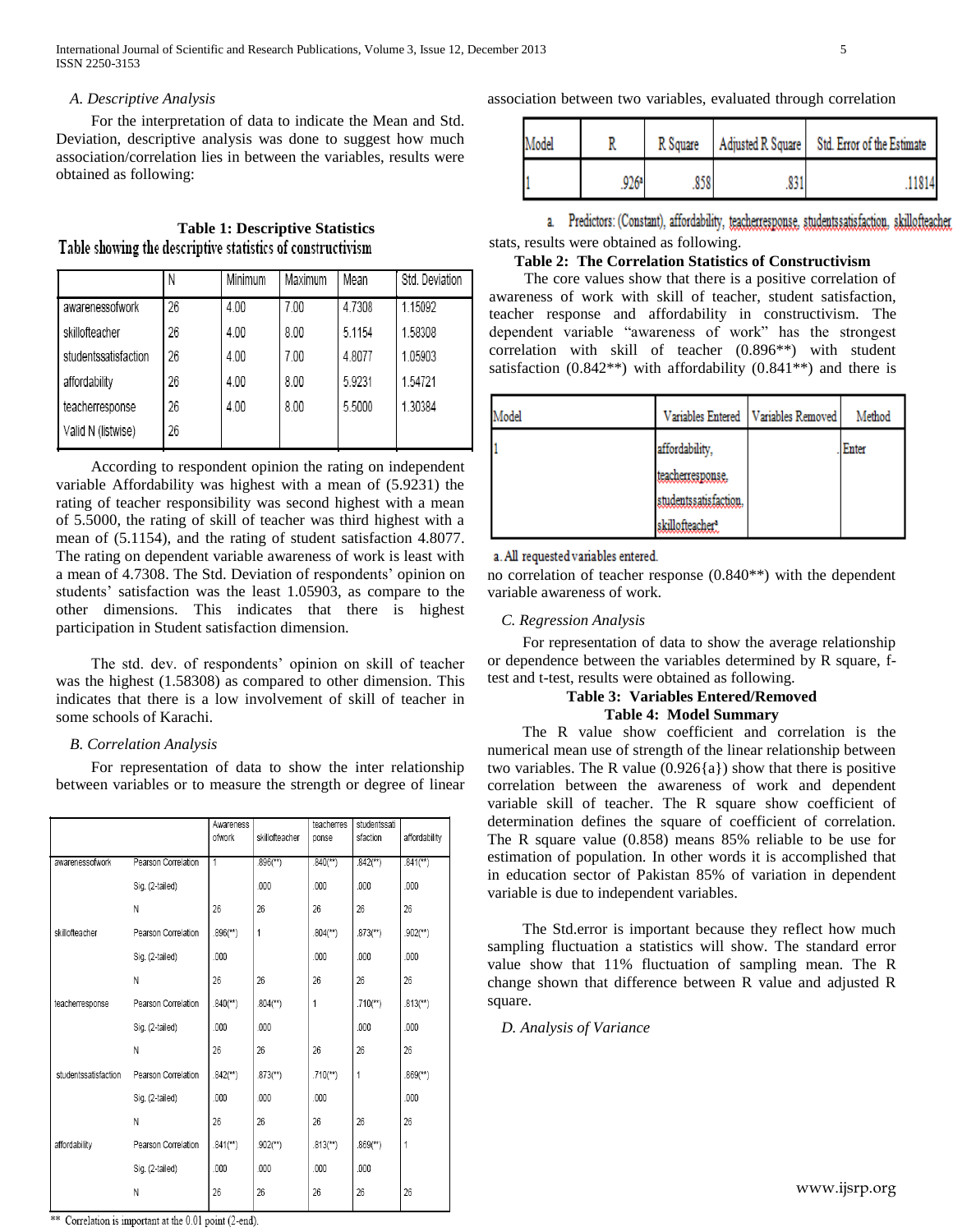| Model |            | Sum of Squares | ₫f        | Mean Square |        | Sig.    |
|-------|------------|----------------|-----------|-------------|--------|---------|
|       | Regression | 777<br>1.771   |           | .444        | 31.822 | $.000*$ |
|       | Residual   | .293           | 21        | .014        |        |         |
|       | Total      | 2.070          | 96<br>ر ے |             |        |         |

**Table 5: The ANOVA**

a. Predictors: (Constant), affordability, teacher response, students satisfaction, skill of teacher

#### b. Dependent Variable: awareness of work

The sum of square shows the total variability around the mean. The degree of freedom means the number of sample -1. The F test value (31.822) shows the combination of all variables, over all significances of the model, its mean independent variables like skill of teacher, student satisfaction, teacher response and affordability on dependent variable awareness of work and observation of independent variable met.

## *D. Coefficient Analysis*

**Table 6: Coefficients Table**

|       |                      | Unstandardized Coefficients |      | Standardized<br>Coefficients |       |      |
|-------|----------------------|-----------------------------|------|------------------------------|-------|------|
| Model |                      | В<br>Std. Error             |      | Beta                         |       | Sig. |
|       | (Constant)           | .074                        | .131 |                              | 3.969 | .001 |
|       | skillofteacher       | .338                        | .160 | .465                         | 9.879 | .000 |
|       | studentssatisfaction | .303                        | .200 | .279                         | 7.643 | .000 |
|       | teacherresponse      | .317                        | .131 | .359                         | 7.574 | .000 |
|       | affordability        | $-084$                      | .165 | $-112$                       | 7.631 | .000 |

a. Dependent Variable: awareness of work

The standard error is important because they reflect how much sampling fluctuation a statistic will show. The Std.error of a statistic depends on the sample size in the journal. The larger sample of the standard error. Std.error of constant (0.131) value shows the 13% of fluctuation of sampling of knowing, and the Std.error of independent variable skill of teacher is (0.160) value shows the 16% of fluctuation of sampling mean, student satisfaction (0.200) value illustrate the 20% of variation of sampling mean, teacher response (0.131) value illustrate the 13% of variation of sampling mean, and affordability (0.165) value illustrate the 16% of variation of sampling mean.

Standardized coefficients are the coefficient that you would obtain if the predictor and the outcomes variables were standardized prior the analysis and the comparing the size of the coefficient across variable. The T value of independent variable skill of teacher is (9.879). Student satisfaction represent its T value is (7.643), teacher response represent its T value is (7.574), and affordability represent its T value is (7.631). Hence, the results of T value of all the variables show the overall significance of their occurrence in the test.

#### V. CONCLUSION

This study examines constructivist views of learning by highlighting the unique aspects of plan of constructivism, traits of teacher and class room set up which have had continuing impact on education. This research also indicate that transactional and constructivist practices should support a full inclusion model that must be maintained, based on organization, elaboration and attributions for generating learning and elevate strategy's effectiveness. Teachers who are expected to be part of the process should have received appropriate training with awareness of overall progress and the quality and quantity of support and practical suggestions. Also noteworthy is the focus on student's need or potential in a learning situation, rather than those of the teacher or curriculum. Attention is on different aspects of their development; independent learning environment; interactive teaching scheme focuses on student at a central place and make possible a process of encouraging learning environment. Researchers have also relied on socio-cultural factors as it directly impact on the process that underscore the importance of required teaching skill, teacher response as well as student's satisfaction and affordability. Thus, the approach works on the benefit of student's learning.

The most important contribution related to the constructivist debate about valuable education summarizes the impact of ideas about the effectiveness of teaching strategies, with a view to strengthen our understanding of teaching. The ability to be caring individuals lead to healthy self actualization and an intrinsic motivation towards achievement and committed to facilitating their students to be successful in the complex process of growing up. Hence getting to know the effectiveness of teachers and others who contribute to children's learning also recognized the gap in student's progress. It is also evident that students in constructivist programs were not academically disadvantaged when compared with other student.

Hence, the strength of exploring constructivist approach is aimed at considering relative effectiveness by applying westernized approach in our system. However, this report is based on field data from posh area schools. Thus the position, evaluation and need of various other areas have been neglected. Yet the report found that schools present in such areas (Defense, Clifton) have achieved little or more by acquiring constructivist realistic education but it is established that it might be concentrated in relatively few schools where funding and affordability is not the issue and this is where the success of this report lies. Indeed most schools present in various other areas is estimated not to have known this type of innovative theories, they incorporate traditional and contemporary operations, generally called as normal schools don't yet have a clear focus on educational outcomes and it is still working for their communities. So, it is particularly the responsibility of our government and education sector to bridge the gap by formal and informal ways (like building awareness regarding current strategies, training of teachers, provide funding, facilitate structural reforms, etc.). Both need to be successful by resolving the issue of reducing disparity and biasness among the people of our country to reach the height of success throughout the education system, in promoting education.